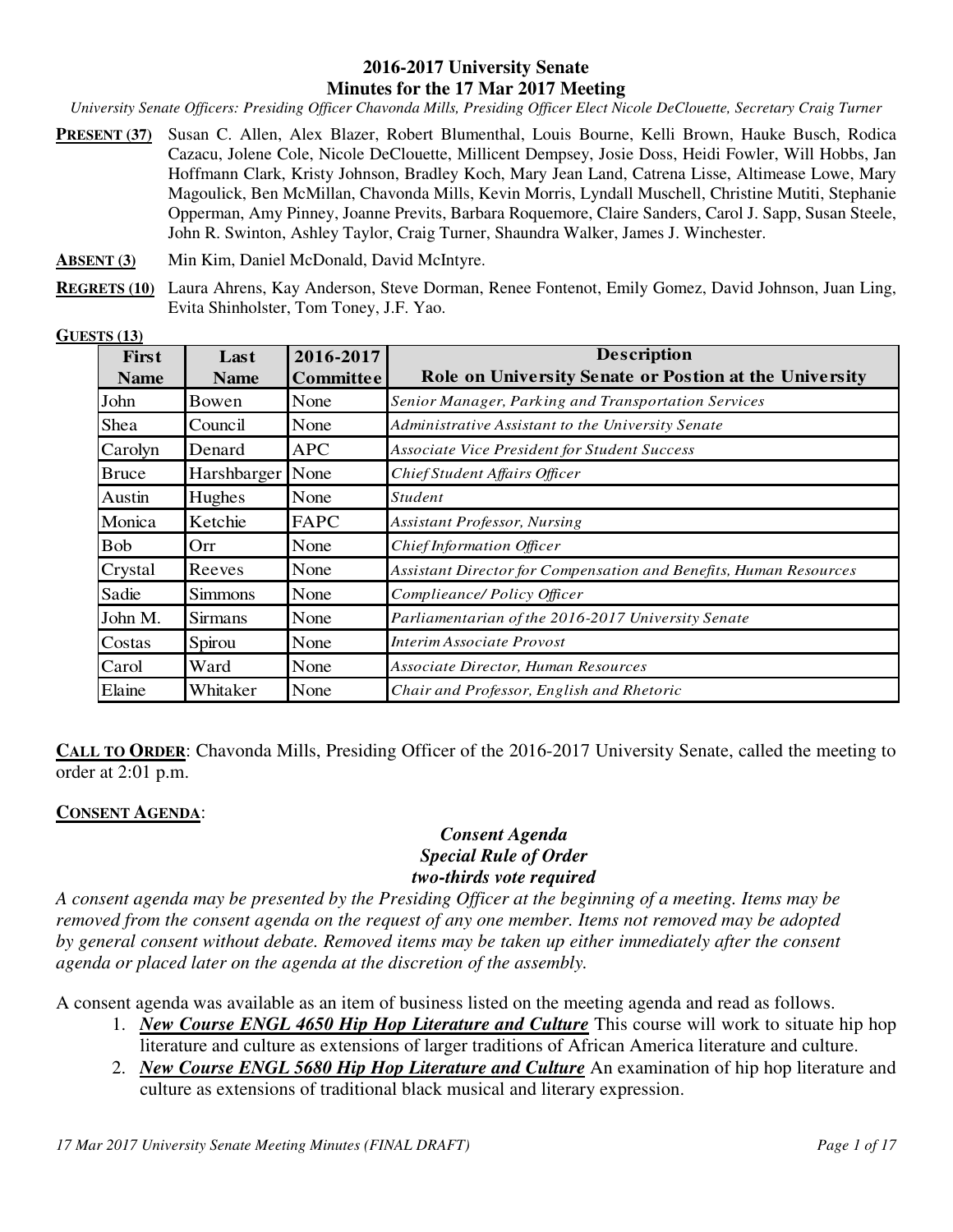- 3. *New Course WMST 4450 International Women's Literature* This course will focus on international women writers of literary acclaim.
- 4. *Course Modification BIOL 4999, 3999, 2999; ENSC 4999, 3999, 2999; PSYC 4999, 3999, 2999 Undergraduate Research* Modify variable credit hours to include a zero credit hour option for undergraduate research.
- 5. *New Course THEA 1107 Electric and Lighting* The third of a three-course certificate program designed specifically to provide students with a basic level of on-set film lighting skills, knowledge and experience with film industry standard organizational structure, professional equipment, and onset procedures in lighting and electrics.
- 6. *Certificate Modification THEA 2007 On-Set Film Production II* The Georgia Film Academy of the Board of Regents has asked that THEA 2007 On-Set Film Production II be changed from 12 credits to 6 credits. The 6 credits that this leaves will be fulfilled with other electives which the Georgia Film Academy is creating, such that the overall Film Certificate will still be an 18 credit Certificate as it was originally approved by the Senate at Georgia College.

# *7. Program Change Master of Management Information Systems*

- a. Change the name of MMIS 6296 from Data Base Management to Database Management,
- b. Change the catalog description of 6295 to In this course, students learn the fundamentals of IT project management, with a focus on the agile project management framework. Students also learn about issues involved in the management of the information technology, the overview of communications technology used in various business applications including local area networks, wide area networks, broadband networks, wireless networks, and Internet technologies and protocols.,
- c. Eliminate 6393 from required classes for MMIS students, replacing this class with an elective, and
- d. Remove 6393 from the list of courses that MMIS students may use to satisfy their degree

# *8. Curriculum Change Computer Science*

- a. The foreign language requirement will be removed from the CS Major because most ABET BS in CS programs do not require a foreign language,
- b. Change CSCI 3342 Systems and Networking Programming pre-requisite from CSCI 3341 Operating Systems to CSCI 3341 Operating Systems and CSCI 2350 Programming Language II, and
- c. Change CSCI 3211 Assembly Language pre-requisite from CSCI 1302 to CSCI 1302 AND corequisite CSCI 2350
- 9. *Program Change Doctor of Nursing Practice* This involves the deletion of one course, addition of one new course, modification of eight courses. Modifications include name changes and either addition or reduction of the total number of required clinical hours over the six semesters instead of in the last two semesters of the program. No increase in total credit hours or required clinical hours for the program are being requested.
- 10. University Senate Meeting Agenda (03/17/17)
- 11. University Senate Minutes (02/17/17)

A **MOTION** *to adopt the consent agenda* was made, seconded and adopted with no proposed extractions and no further discussion with no dissenting voice.

**AGENDA**: The agenda for this meeting was *approved as circulated* as item 10 of the consent agenda.

**MINUTES**: The minutes (17 Feb 2017 university senate meeting) were *approved as circulated* as item 11 of the consent agenda.

**PRESIDENT'S REPORT** – President Steve Dorman *As President Dorman had extended regrets and was unable to attend the 17 Mar 2017 university senate meeting, there was no President's Report.*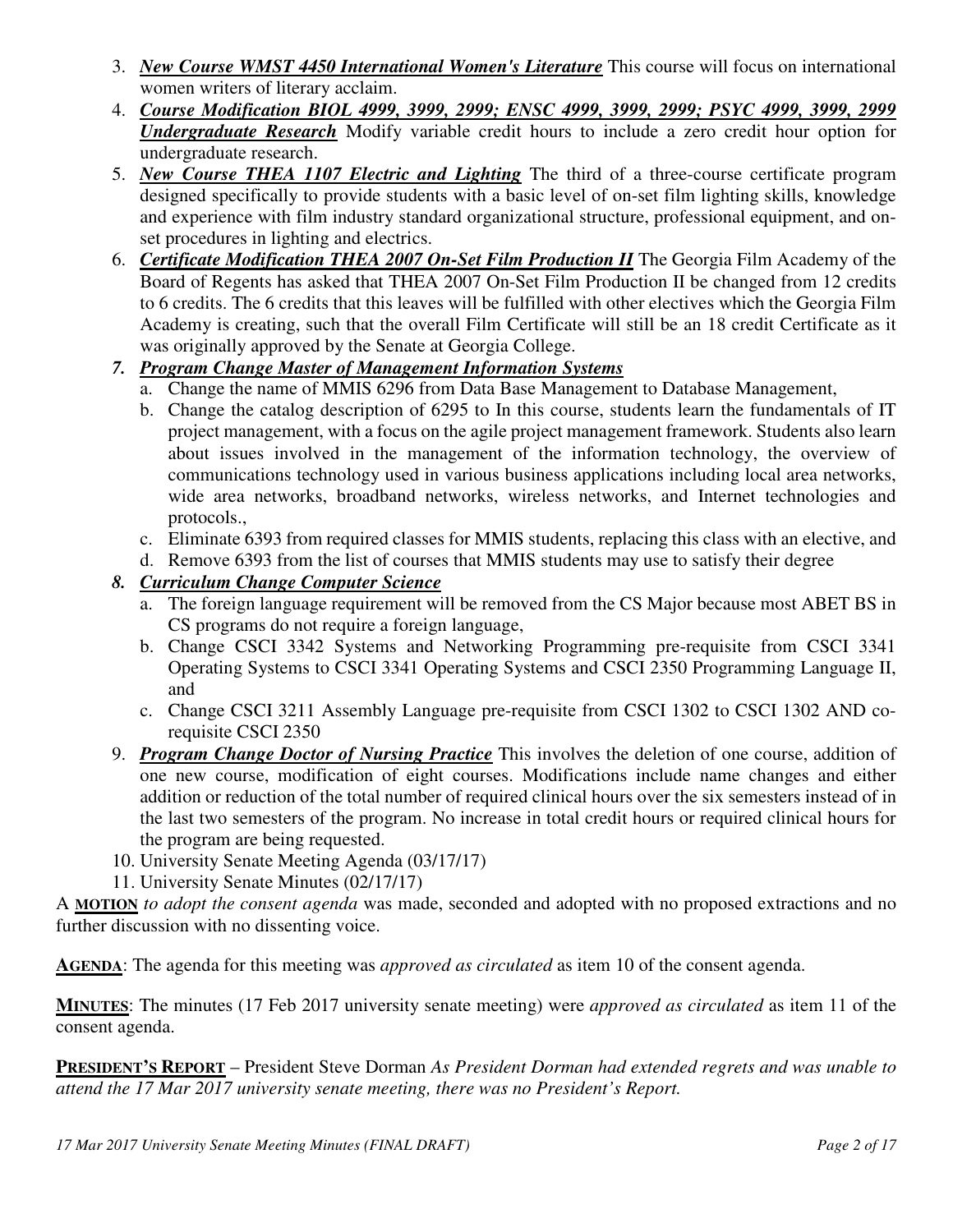#### **PROVOST'S REPORT** – Provost Kelli Brown

## 1. **STUDENT EXCELLENCE**

- a. **Conference Presentations** Eight students presented at the recent Academy of Economics and Finance Conference in Charleston, SC.
	- i. Emma Brodzik, "Does Construction Type Affect Level of Leadership in Energy and Environmental Design (LEED) Certification?"
	- ii. Kameron Griffin, "Does Race Impact Judicial Outcomes?"
	- iii. Walker Head, "Does Where You Grow Up Affect your Chances of Being Drafted Into the NFL?"
	- iv. Kevin Morris, "Does E.U. Membership Affect Levels of Corruption?"
	- v. Ashley Nowak, "Does the Southwest Effect Still Exist?"
	- vi. Chadwick O'Neal, "Do Farm Subsidies Affect Crop Differentiation?"
	- vii. Justin Sada, "Has Affirmative Action Affected Minority or Female Leadership of Manufacturing Farms?"
	- viii. Cameron Watts, "Too Big to Fail: A Neuroeconomic Analysis"

Chadwick O'Neal and Justin Suda tied for 1st place for the Best Undergraduate Paper Award. Congratulations Chadwick & Justin! A sign of preeminence.

b. **Fulbright Student Scholarship Finalist** Audrey Waits is a second year graduate student in biology from Charlotte, NC. Her Fulbright project is entitled: "Health and Wellbeing of Sami Reindeer Herders." She will conduct research in Finland for the 2017-2018 school year! A sign of preeminence.

## 2. **FACULTY EXCELLENCE**

a. **Governor's Teaching Fellow** Dr. Kristin English was selected to participate in this year's Governor's Teaching Fellows program in May. Congratulations Dr. English as you join an elite group of GC faculty as Governor's Teaching Fellows. A sign of preeminence.

#### 3. **POINTS OF PRIDE FOR THE CENTER FOR STUDENT SUCCESS 2016-2017**

## a. **Center for Student Success**

- i. Launched Senior Progression Pilot in order to monitor and provide intrusive advising for all students who began Fall Semester with 90 hours or more. Actions included a senior survey, a senior information session, and fall and spring tracking of course and milestone completions. (Results after summer graduation.)
- ii. Launched Sophomore Retention Initiatives Subcommittee of the Strategic Enrollment and Retention Committee. Have identified major factors impacting retention.
- iii. Appointed Academic Advisor to serve as Transfer Advising Coordinator to provide outreach and targeted advising to Transfer Students.
- iv. Appointed Coordinator of First Year Experience Initiatives to serve as point person to help develop initiatives, in collaboration with Student Affairs, to enhance the first year experience for students.
- v. Completed study to assess FERPA (Family Educational Rights and Privacy Act) compliance within the Academic Advising Center. Michael Rust from NACADA (National Academic Advising Association) and the Academic Advising Center at IUPUI (Indiana University-Purdue University Indianapolis) visited the Georgia College Advising Center in September, providing a summary assessment report and recommendations.
- vi. Held Opening Fall Reception for Faculty and Staff of Center for Student Success.
- vii. Held First Faculty Advisor Forum to discuss interventions for senior progression.

#### b. **The Academic Advising Center**

i. Hired four new advisors in the Business Cluster to replace advisors who left the University and to fill newly approved position in business cluster. Also complete search for new Lead Advisor in Business, ensuring that the business cluster, serving the most majors, is fully staffed.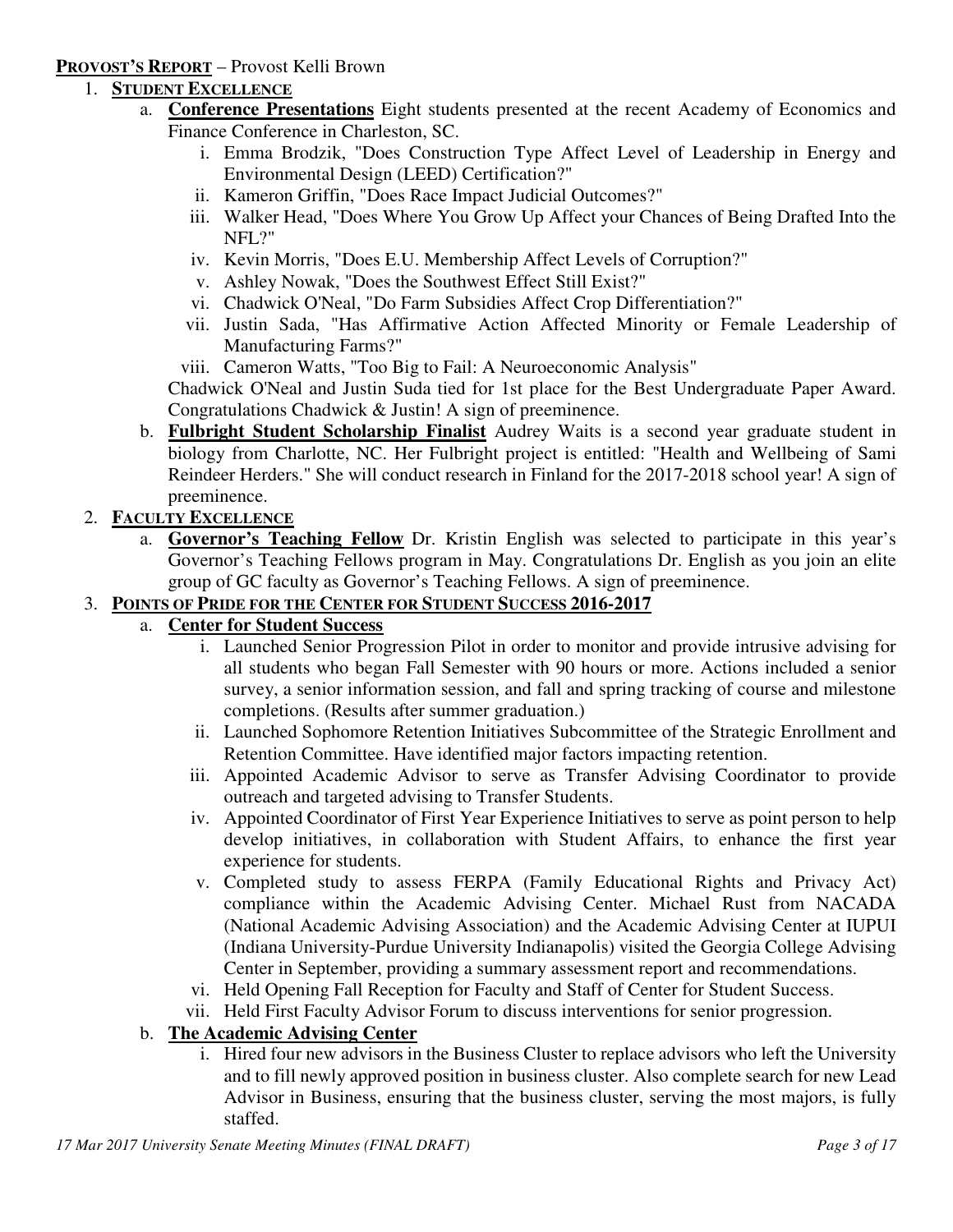- ii. Launched the new SSC Campus Advising Management System for Fall 2016, with the appointment system and self, check-in taking full effect for Spring 2017.
- iii. POUNCE registrations which began 1 Feb 2017 kicked off with a 98% increase in participation compared to the previous year. On 9 Feb 2016, we had POUNCEd 178 students: this year, on the same date, we have POUNCEd 349 students.
- iv. 13 Advisors attended the national NACADA conference in October in Atlanta.
- v. Successful Spring Semester Registration for First Year Students who registered independently for the first time.
- vi. New check-in kiosks have been installed in the Advising Center to facilitate reception for student advising appointments.
- vii. Scheduled "train the trainer" sessions with EAB in March to prepare Lead Advisors to train faculty for targeted us of EAB platform.

# c. **The Honors Program**

- i. Samantha Clapp presented a paper at the 9th International Symposium on Biomechanics and Ecology Education and Research.
- ii. 14 Students have submitted proposal to present research coming out of Honors classes or Honors options at the 2017 Georgia Collegiate Honors Council Annual Meeting.
- iii. 3 Honors Students are presenting research at the Academy of Economics and Finance in Charleston, SC in February.
- iv. 2 Current Honors Students and 1 Honors Alumna are semi -finalists for the prestigious Fulbright Scholarship: Samantha Clapp '17, Kevin Morrison '17 and Anna Fontaine'13.
- v. 9 Students presented papers and/posters at the 2016 Georgia Undergraduate Research Conference in December.
- vi. 2 students will be presenting research at the National Center for Undergraduate Research Annual Meeting in Memphis, TN in April.
- vii. First Honors Preview Day "A Degree of Difference" was held on February 3rd. Co-hosted with Admissions, the event included tours, classes, and lunch. 56 prospective students and 69 guests attended.

# d. **National Scholarships Office**

- i. Four Fulbright semifinalists a record for Georgia College. We should receive final decisions between March and May.
- ii. One applicant for the Goldwater Scholarship.
- iii. One applicant for the National Oceanographic and Atmospheric Association Holling Scholarship.
- iv. One applicant for the Boren Scholarship to study in India
- v. One Truman Nominee
- vi. First National Scholarship Year-End Recognition Event 6 Apr 2017. All applicants, finalists, and winners will be recognized at the event.

# e. **The Learning Center**

- i. Director Jeanne Haslam and Math Professor Brandon Samples lead a new Virtual Community of Practice (for USG STEM (Science Technology Engineering Mathematics) recipients) who want to build or further develop an SI (Supplemental Instruction) program on their campus.
- ii. Received USG STEM Grant to support development of Supplemental Instruction Program.
- iii. Developed and Launched Comprehensive Digital Platform for SI Program: session plans, internal communication, and archival base.
- iv. 2 National Award Winners: one Woodrow Wilson Teaching Fellowship and one Peace Corp Award to Cambodia. (To be officially announced in mid-March).
- v. One Learning Center tutor admitted to North Georgia Doctoral Program in Physical Therapy.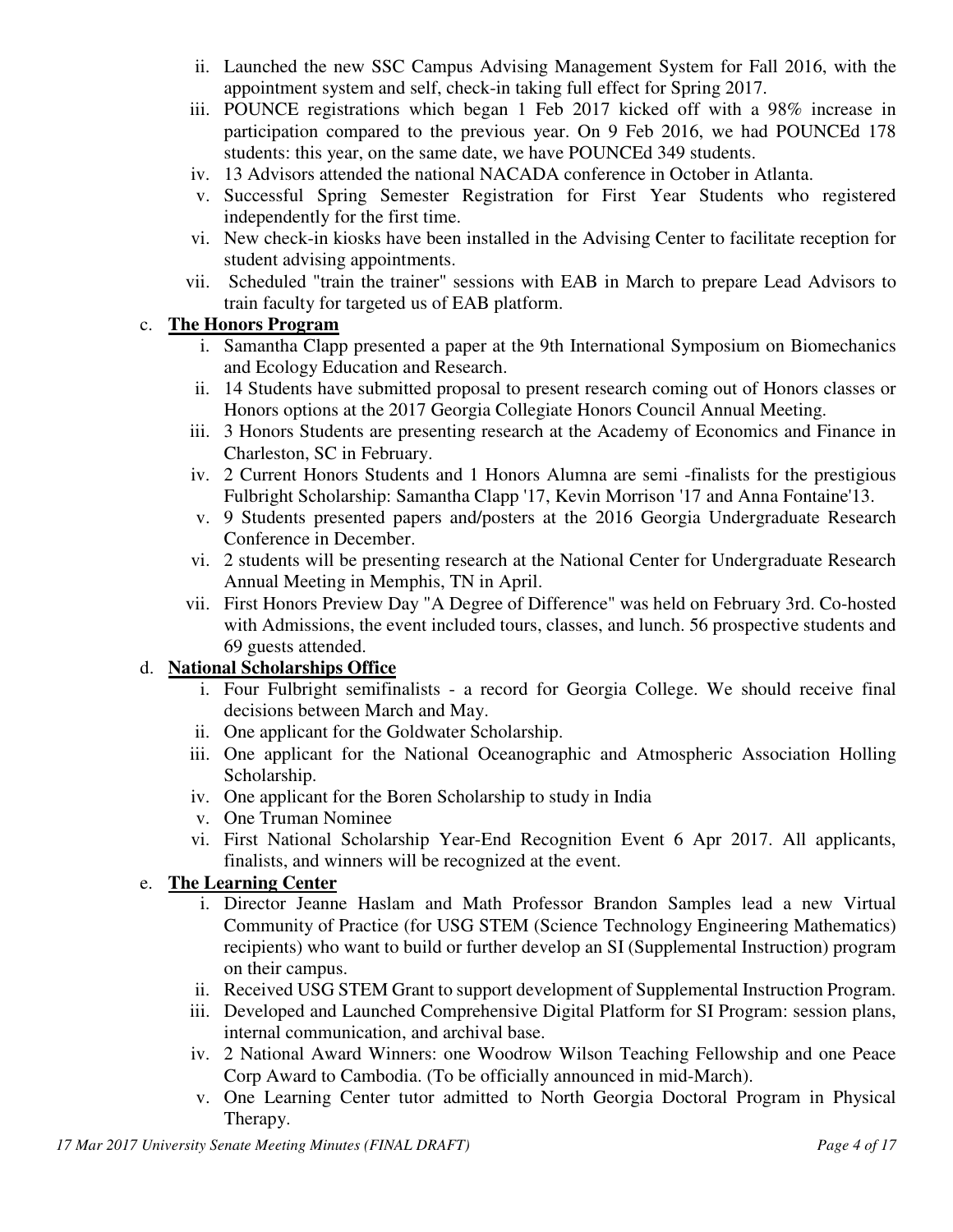- vi. Spring 2016-On average, 61% of students enrolled in SI supported classes utilized the SI sessions.
- vii. Fall 2016- On average, 75% of students enrolled in SI supported classes attended SI sessions.
- viii. The Learning Center serves nearly 2,000 unique Students from January 2016 to December 2016.
- ix. The Math Lab served 635 unique students from January 2016 to December 2016.
- x. 7 Learning Center Tutors or Supplemental Instruction Leaders were chosen to present their work at the National Collegiate Undergraduate Research Council.
- xi. 19 of the 27 seniors who served as Tutors, Math Lab Assistants or SI Leaders in the class of 2016 were accepted to graduate and/or professional school after graduation (70%).
- xii. 93% of all sophomore SI's (26 out of 28) returned to Georgia College for their junior year.

## f. **The Leadership Programs**

- i. Hired a team of 3 excellent staff members-Mary Roberts (GEM Georgia Education Mentorship); Liz Speelman (LCP Leadership Certificate Program) and Erin Weston (Emerging Leaders) to direct Leadership Programs during search for new full-time Director. All have done an excellent job.
- ii. 157 students participated in Three Leadership Programs (23 GEM Students, 40 in LCP, 89 in the Emerging Leaders Program, and 5 Emerging Leader Mentors)
- iii. 25 students attended the Collegiate Leadership Conference at UGA
- iv. Presented Two Inspire! Student Leadership Forums during the Fall Semester with three more scheduled for Spring Semester.

## g. **The Bridge Scholars Program**

- i. 29% of the entering Fall 2016 class of Bridge Scholars were from underrepresented populations; the highest percentage since we began tracking in 2009.
- ii. Implemented early Spring Semester interview date -- a full month earlier than prior years. We interviewed 53 applicants on 13 Jan 2017, we offered spaces in BSP to 41 students and 32 of them have deposited. Two other rounds of BSP interviews will take place on 10 Feb 2017 and 24 Feb 2017.

#### h. **The Testing Center**

- i. In October, the Testing Center moved from the First Floor of Lanier Hall to a newly renovated space in the Bottom Floor of Russell Library.
- ii. The Testing Center administered 4,326 tests during the 2015-2016 Academic Year (June through May). Since May 2016, the Testing Center has administered 2, 312 test, on track to match or exceed last year's total.
- iii. With approval from the Interim Provost, Registrar, Deans Council, and History Department, the Testing Center will now accept a score of 3 on the AP US History and Constitution Exams to exempt the US History and Constitution Legislative Tests.
- iv. The Testing Center is completing a new Study Guide for the US History Exam, which will be posted on the Testing Center website.

#### 4. **REMINDERS**

- a. National Scholarships Office's End of Year Reception Thu 6 Apr 2017 from 4:00pm to 5:00pm in the Museum Education Room.
- b. 2017 Governor's Teaching Fellows Program (due to Ms. Lori Westbrook)
	- i. Full year program (Mon 17 Apr 2017)
- c. The 2nd Annual Celebration of Faculty Scholarship is scheduled to take place on Fri 14 Apr 2017 from 3:00pm to 5:00pm in the Pat Peterson Museum Education Room. In preparation for this event, the Ina Dillard Russell Library is compiling a bibliography of scholarly work, creative endeavors and editorial contributions from the calendar year 2016. Faculty can share citations of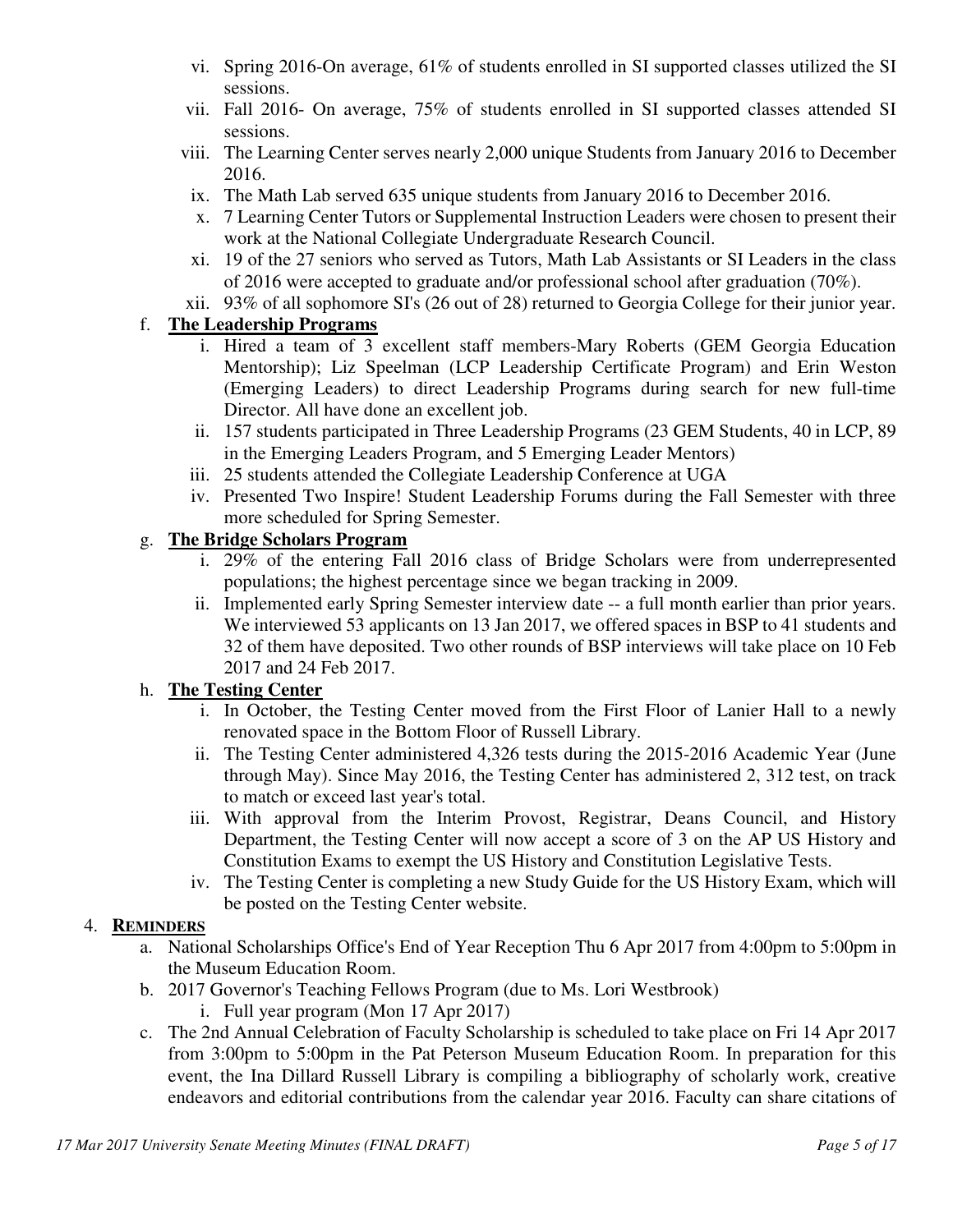their work using the form at https://gcsu.co1.qualtrics.com/SE/?SID=SV\_9Mi2elRhZKJAoyV. Please note that the form must be completed in full to be submitted. The deadline for submissions is 17 Mar 2017. If you have questions, please don't hesitate to contact Jennifer Townes, Scholarly Communications Librarian, at jennifer.townes@gcsu.edu or ext. 0991.

- d. Faculty Friday hosted by President Dorman is scheduled for Fri 21 Apr 2017 in the Leland Gallery located in Ennis Hall. This event will begin at 4:00pm.
- 5. **QUESTIONS?** Provost Brown invited questions from the floor. There were none.

**UNFINISHED BUSINESS**: There was no unfinished business.

#### **NEW BUSINESS**:

- 1. **MOTION 1617.APC.001.O (AMENDMENT OF EMERGENCY PROCEDURES)** On behalf of the committee, Carol Sapp, APC Chair, presented the motion *To adopt the statement on emergency procedures in the supporting document entitled "Amendment of Emergency Procedures" as a required syllabus statement*.
	- a. **SUPPORTING DOCUMENTS** Supporting documentation, accessible in the online motion database, was available for display on the big screen.
		- i. *Common Statement for syllabus Motion March* An MSWord file providing the rationale and details of this proposal.
	- b. **CONTEXTUAL INFORMATION** The proposal is to add the sentence in bold print to the required statement on fire drills.

*Fire drills will be conducted annually. In the event of a fire alarm, students will exit the building in a quick and orderly manner through the nearest hallway exit. When possible and necessary, provide assistance to those who are in need of help. Learn the floor plan and exits of the building. Do not use elevators. If you encounter heavy smoke, crawl on the floor so as to gain fresh air. Assist disabled persons and others if possible without endangering your own life. Assemble for a head count on the front lawn of main campus or other designated assembly area.* 

- c. **DISCUSSION** The following conversation points comprised the discussion.
	- i. A question from the floor was posed wondering if the sentence *Assist disabled persons and others if possible without endangering your own life* was intended to remain given the proposed statement expressed a similar sentiment.

The response was that the intent had been to combine the proposed statement with this sentence and the following restatement of the proposed wording change was offered.

*Fire drills will be conducted annually. In the event of a fire alarm, students*  will exit the building in a quick and orderly manner through the nearest *hallway exit. When possible and necessary, provide assistance to those who are in need of help without endangering your own life. Learn the floor plan and exits of the building. Do not use elevators. If you encounter heavy smoke, crawl on the floor so as to gain fresh air. Assemble for a head count on the front lawn of main campus or other designated assembly area.* 

- ii. A suggestion to strike the phrase *When possible and necessary* shortening the inserted sentence to *Provide assistance to those who are in need of help without endangering your own life* was offered from the floor*.*
- iii. As clarification was sought as to whether this suggestion was an observation or a formal motion to amend, another individual proposed not wordsmithing this statement on the university senate floor and made a **MOTION TO COMMIT** *this matter (refer it back to the APC) for further review and clarification on the precise wording recommended for inclusion in the required syllabus statement on fire drills*. This motion was seconded and adopted with no further discussion.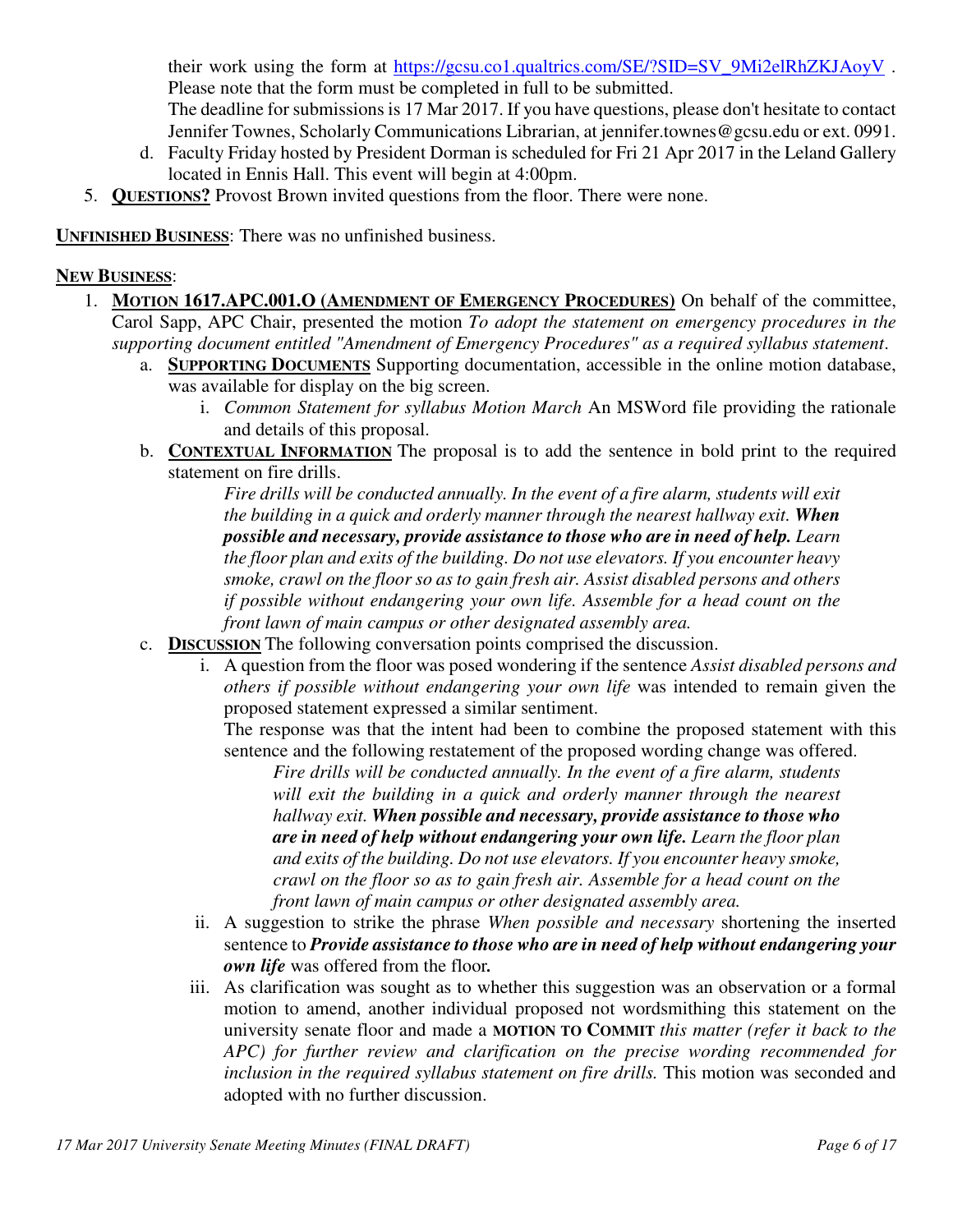- d. **SENATE ACTION** Motion 1617.APC.001.O was *COMMITTED* requesting further review of the proposal by the Academic Policy Committee and clarification on the precise wording recommended for inclusion in the required syllabus statement on fire drills.
- 2. **MOTION 1617.CAPC.016.C (DEACTIVATION - MASTERS OF ARTS IN HISTORY)** On behalf of the committee, Lyndall Muschell, CAPC Chair, presented the motion *To recommend the deactivation of the Masters of Arts in History based on the documentation in the supporting documents.*
	- a. **SUPPORTING DOCUMENTS** Supporting documentation, accessible in the online motion database, was available for display on the big screen.
		- i. *Deactivation MA in History* A pdf file providing the rationale and details of this curricular proposal.
		- ii. *Deactivation MA in History Signature Page* A pdf file providing the signed cover sheet documenting review prior to and including CAPC for this proposal.
	- b. **CONTEXTUAL INFORMATION** The proposal is to deactivate the MA in History. Art. The rationale provided in the supporting document follows.

*This program has been under-producing for many years and with overall lower enrollments in the program as part of a national trend in the field, the department cannot sustain offering a robust program at this level. After careful deliberation with the graduate coordinator, other campus stakeholders, and having a majority consensus of the committee of the whole of the members of the Department of History and Geography, the chair concurred that the department and our students would be best served by deactivating the program and re-focusing our energies toward our undergraduate offerings. The students who remain in the program will be accommodate* [sic] *in the completion of their degrees through a combination of independent study and combined undergraduate-graduate course options.* 

- c. **DISCUSSION** The following questions were posed from the floor.
	- i. Part of the reason for the deactivation is that this action is recommended by faculty in the department
	- ii. A question from the floor was offered asking for rumor control if part of the reason for deactivation is that the department is receiving a faculty line for deactivating the program. There was no definitive response to this rumor control question.
	- iii. Another question from the floor was posed asking for the recent enrollments to which the response was that there have been three or fewer students annually for the last five years.
- d. **SENATE ACTION** Motion 1617.CAPC.016.C was *APPROVED* with no additional discussion.

3. **MOTION 1617.CAPC.017.C (DEACTIVATION - MINOR IN FIBER ARTS)** On behalf of the committee, Lyndall Muschell, CAPC Chair, presented the motion *To recommend the deactivation of the Fiber Arts Minor based on the documentation in the supporting documents.*

- a. **SUPPORTING DOCUMENTS** Supporting documentation, accessible in the online motion database, was available for display on the big screen.
	- i. *Deactivation Minor in Fiber Arts* A pdf file providing the rationale and details of this curricular proposal.
	- ii. *Deactivation Minor in Fiber Arts Signature Page* A pdf file providing the signed cover sheet documenting review prior to and including CAPC for this proposal.
- b. **CONTEXTUAL INFORMATION** The proposal is to deactivate the Minor in Fiber Arts. The rationale provided in the supporting document follows.

*The department has incorporated Fiber Arts instruction into a general Sculpture area in order to build upon our studio art offerings. Specific courses required to satisfy the minor in Fiber Arts are currently unavailable, we do not plan to offer these courses in the near future, and the department wishes to deactivate this minor. The entire faculty and staff of the department voted on January 11, 2016 unanimously in favor of this proposal to deactivate the minor: Valerie Aranda,*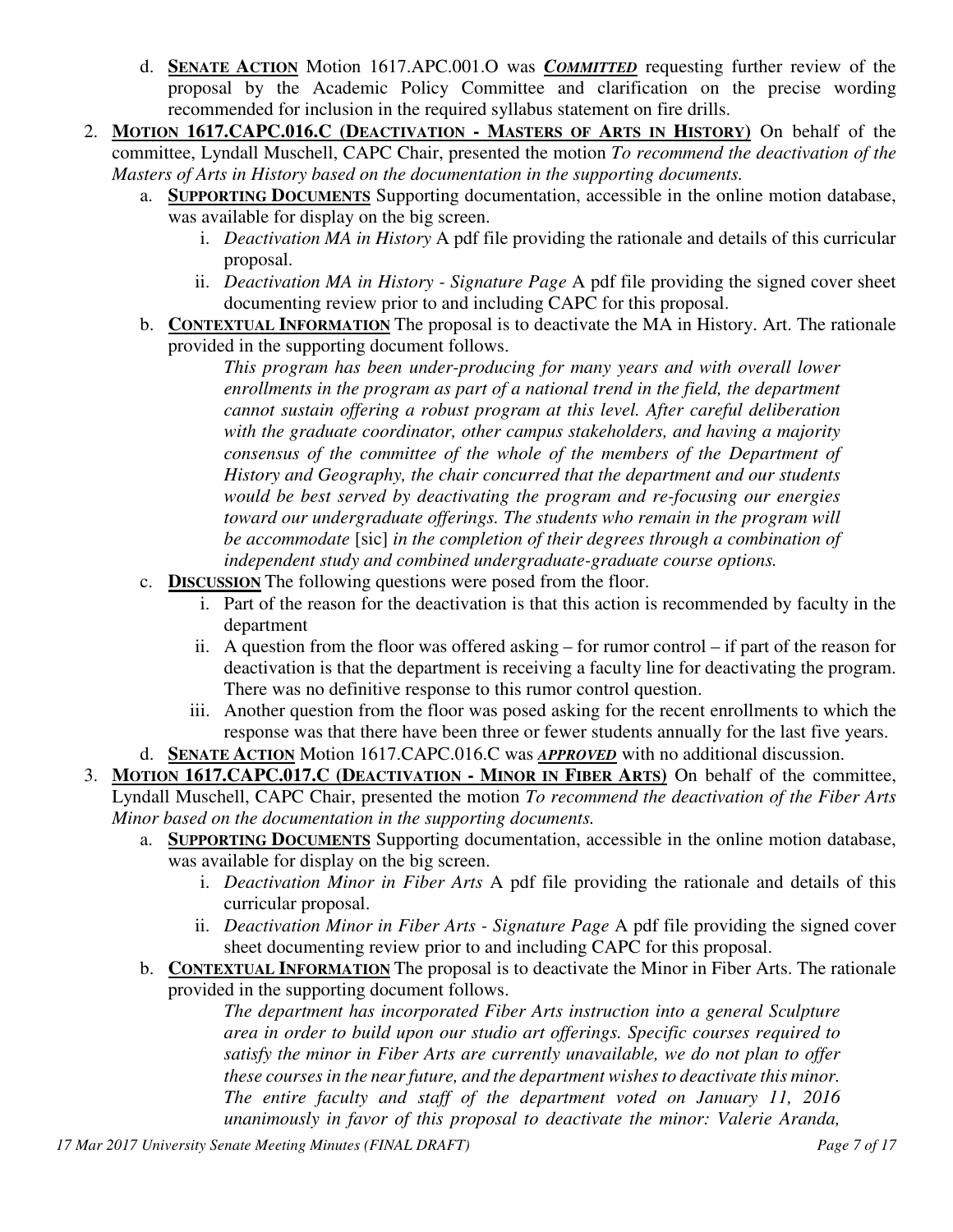*Elissa Auerbach, Fadhili Mshana, Abraham Abebe, Carlos Herrera, Emily Gomez, Matt Forrest, Ainsley Eubanks, TeaYoun Kim-Kassor, Ernesto Gomez, Sandra Trujillo, Bill Fisher.*

- c. **DISCUSSION** The following comment was the only point of discussion.
	- i. Presently, there are no students in the pipeline.
- d. **SENATE ACTION** Motion 1617.CAPC.017.C was *APPROVED* with no additional discussion.
- 4. **MOTION 1617.CAPC.018.C (NEW PROGRAM PROPOSAL - MASTERS OF ARTS IN TEACHING IN MUSIC**

**EDUCATION)** On behalf of the committee, Lyndall Muschell, CAPC Chair, presented the motion *To recommend the approval of the Master of Arts in Teaching in Music Education as proposed in the supporting documents.*

- a. **SUPPORTING DOCUMENTS** Supporting documentation, accessible in the online motion database, was available for display on the big screen.
	- i. *New Program MAT Music Education* A pdf file providing the rationale and details of this curricular proposal.
	- ii. *New Program MAT Music Education Signature Page* A pdf file providing the signed cover sheet documenting review prior to and including CAPC for this proposal.
- b. **CONTEXTUAL INFORMATION** The proposal is to add a new program the Masters of Arts in Teaching in Music Education. The rationale provided in the supporting document follows.

*The Master of Arts in Teaching (MAT) in Music Education is a professional degree program leading to comprehensive initial certification in music in the Georgia Public School System. It is designed to make its graduates highly competitive in the search for teaching careers in the state of Georgia. Most secondary education disciplines use the BA/BS – MAT model allowing students to master the professional area and then pedagogy. Music education is trending in this direction due to the time constraints involved with gaining professional and pedagogical mastery in a four-year program. The BA/MAT model allows students to graduate in four years, complete the MAT in the fifth year, and enter the job marker higher on the pay scale.* 

- c. **DISCUSSION** The following question was posed from the floor.
	- i. **What are the prospective enrollments in the program?** This is a transition from the BME (Bachelor's in Music Education) to the MAT. In addition to our students, local inservice teachers will be recruited. Enrollments are anticipated to increase slowly from 7-8 initially to 15+ later.
- d. **SENATE ACTION** Motion 1617.CAPC.018.C was *APPROVED* with no additional discussion.

5. **MOTION 1617.EC.001.B (BYLAWS AMENDMENT: SUBCOMMITTEE ON THE CORE CURRICULUM MEMBERSHIP)** On behalf of the committee, Chavonda Mills, ECUS Chair, presented the motion *To modify the University Senate bylaws from:*

*V.Section2.D.1.a. Membership.* 

*At least three (3) voting members of the subcommittee shall be elected faculty senators and all voting members must be selected from the Corps of Instruction faculty.* 

*to:* 

*At least two (2) voting members of the subcommittee shall be elected faculty senators and all voting members must be selected from the Corps of Instruction faculty.*

a. **SUPPORTING DOCUMENTS** Supporting documentation, accessible in the online motion database, was available for display on the big screen.

i. *Rationale for proposed revision* A pdf file providing the rationale and proposed changes.

- b. **CONTEXTUAL INFORMATION** Chavonda Mills provided the following contextual information.
	- i. There is a tension between the number of elected faculty senators (EFS) and the number of elected faculty senator positions on committees. In recent years, at least one elected faculty senator has had to serve on two committees in order to meet committee composition

*17 Mar 2017 University Senate Meeting Minutes (FINAL DRAFT) Page 8 of 17*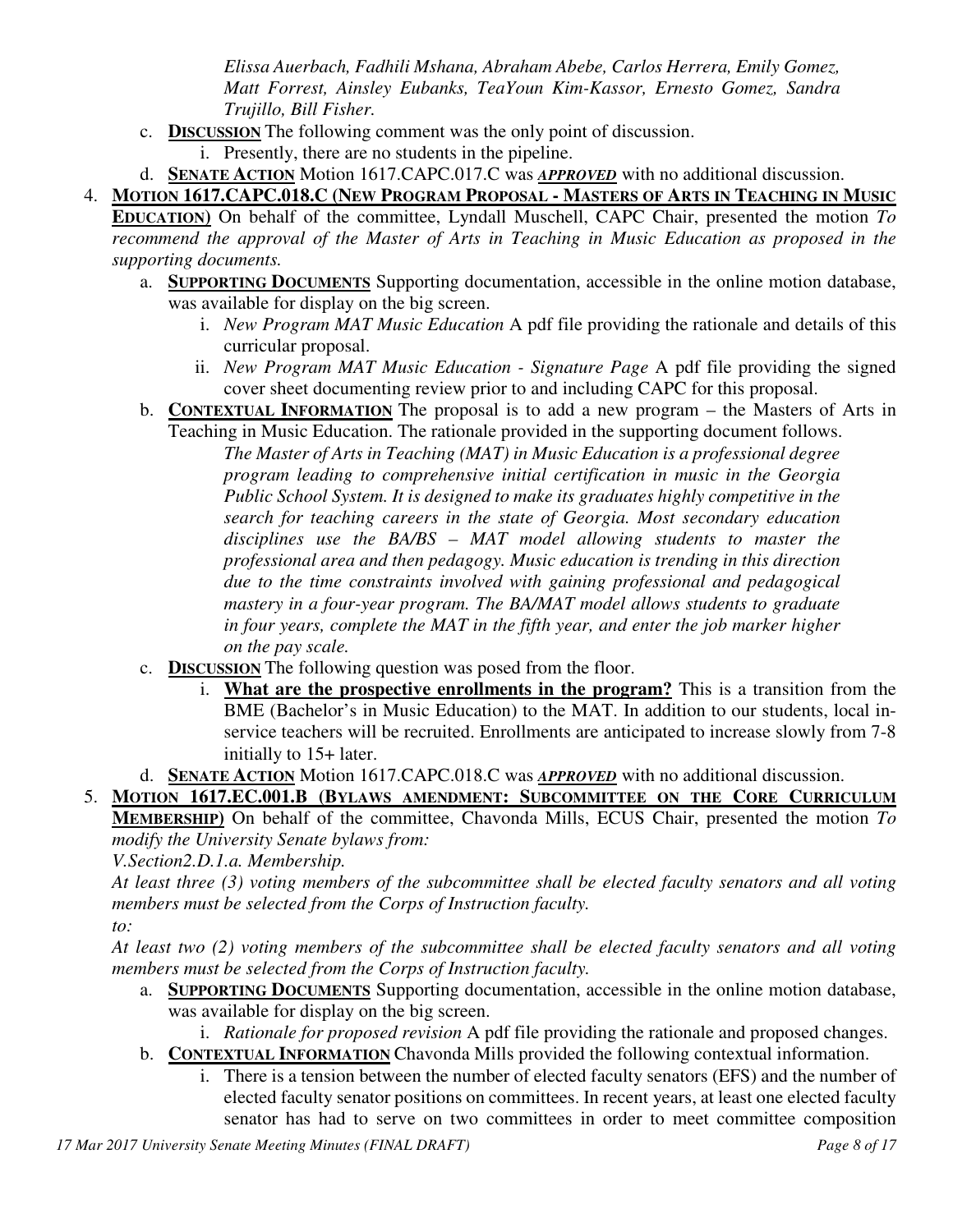requirements in the university senate bylaws pertaining to elected faculty senators. Currently Mary Magoulick is serving on both CAPC and SoCC. Decreasing the required number of elected faculty senators on SoCC by one will relieve this tension.

- ii. It is worth noting that the proposed revision complies with Bylaw V.Section2.A.3.a that requires at least two university senators to serve on permanent subcommittees.
- iii. This is the first reading of this motion as required in the following university senate bylaw.
	- *VI.Section 3. Non-editorial Revisions. Motions regarding non-editorial revisions of these bylaws shall receive consideration at two consecutive regular meetings of the University Senate. At the first of these meetings, the motion shall receive a first reading wherein it is introduced by the Executive Committee in compliance with VI.Section2 and debated by the University Senate but may not be voted on. At the conclusion of this first reading, the motion must be postponed to the next regular meeting of the University Senate. At this next meeting, the motion shall receive a second reading wherein it shall receive disposition. Adoption of the motion shall occur with a two-thirds majority of those casting votes favoring adoption and upon approval of the University President.*
- c. **DISCUSSION** There was no discussion.
- d. **SENATE ACTION** Further consideration of Motion 1617.EC.001.B was postponed to the next meeting of the university senate to comply with university senate bylaw VI.Section3 cited above.
- 6. **MOTION 1617.FAPC.002.P(FACULTY RESPONSE TO TENURE & PROMOTION RECOMMENDATIONS)** On behalf of the committee, Alex Blazer, FAPC Chair, presented the *To recommend the proposed Faculty Response to Tenure & Promotion Recommendations in the supporting document entitled "Faculty Response to Tenure & Promotion Recommendations" as University Policy, and to endorse the guidelines, directions, and procedural recommendations therein.*
	- a. **SUPPORTING DOCUMENTS** Supporting documentation, accessible in the online motion database, was available for display on the big screen.
		- i. *Faculty Response to Tenure & Promotion Recommendations* An MSWord file providing the details and rationale of this proposal.
		- ii. Promotion Policies An MSWord file providing the language of the promotion policies as proposed.
		- iii. Tenure Policies An MSWord file providing the language of the tenure policies as proposed.
	- b. **CONTEXTUAL INFORMATION** Alex Blazer provided the following context for the motion as provided in the supporting documentation.

*The current policy states that faculty members can only write statements in support of their candidacy for tenure or promotion if the recommendation is made against tenure or promotion. This policy does not align with current yearly faculty performance evaluation policy that states, "The faculty member is given the opportunity to respond in writing to the DCEFP [Department Chairperson's Evaluation of Faculty Performance]" (Faculty Review System, Philosophy and General Procedures, http://gcsu.smartcatalogiq.com/en/Policy-Manual/Policy-Manual/Academic-Affairs/EmploymentPolicies-Procedures-*

*Benefits/Performance-Evaluations-Administrators-and-Faculty/Faculty-*

*Performance-Evaluation/Faculty-Review-System-Philosophy-and-General-*

*Procedures). Faculty members should have the right to respond to both yearly evaluations by the Chairperson as well as tenure and promotion evaluations by the various "lines of authority." A recommendation for tenure or promotion might contain inaccuracies that the faculty member may wish to correct in a written statement of support, or a recommendation for tenure or promotion might contain*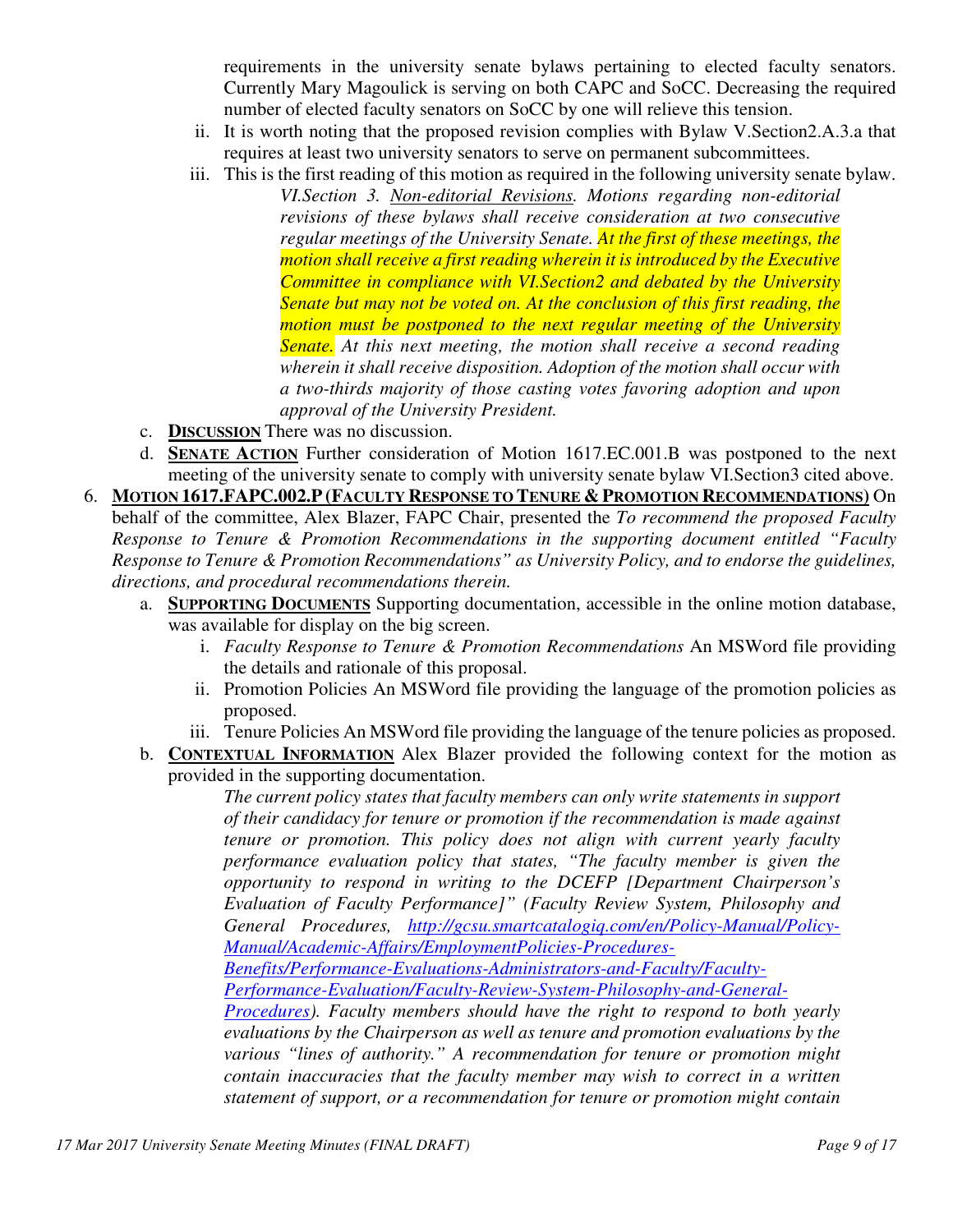*negative evaluations that the faculty member may wish to respond to in a written statement of support.* 

- c. **DISCUSSION** A series of questions of clarification comprised the discussion.
	- i. What modification is being proposed? *The deletion of each occurrence of the clause "If the recommendation is against promotion/tenure" which will in effect allow the promotion or tenure candidate to respond to recommendations both for and against tenure/promotion.*
	- ii. Is the absence of the opportunity to respond to college committee recommendations intentional? *Yes, we did not add new language, we simply modified existing language. The opportunity to respond to college committee recommendations is presently not explicitly articulated within the university policies on tenure and promotion.*
	- iii. What is the rationale for allowing these responses? *This proposal would align tenure and promotion policy with current policy in annual reviews wherein faculty have the option to respond in writing to any part of the department chair evaluation of their performance.*
	- iv. Does this address the requirement that the candidate receive copies of recommendations as they are added to the portfolio? *That requirement was previously addressed by FAPC with a reminder in its 20 Jan 2017 report to university senate and is now and has been part of the university policy on tenure and promotion.*
- d. **SENATE ACTION** Motion 1617.FAPC.002.P was *APPROVED* with no additional discussion.

#### **COMMITTEE REPORTS**:

### 1. **ACADEMIC POLICY COMMITTEE** (APC) – Carol Sapp

*Officers: Chair Carol Sapp, Vice-Chair Mike Gleason, Secretary David McIntyre*

- a. **Meeting** APC met on 3 Mar 2017 from 2:00pm to 3:15pm. The following topics were discussed.
	- i. **Online Teaching** The APC subcommittee addressing identification of further suggestions for CTL staff to facilitate online teaching requested this topic be tabled and addressed at a future APC meeting.
	- ii. **Midterm Grades** Members of the SGA met with the APC and presented a Resolution requesting that the University Senate change the midterm grading policy of Georgia College. The request is to have professors report midterm grades for upper level courses thus creating a uniform requirement for all professors to report midterm grades in all undergraduate courses. A member of the SGA, Mr. Hughes, is present at this university senate meeting and will present further information to the University Senate on this item.

# 2. **CURRICULUM AND ASSESSMENT POLICY COMMITTEE** (CAPC) – Lyndall Muschell

*Officers: Chair Lyndall Muschell, Vice-Chair Angel Abney, Secretary Josie Doss* 

- a. **Meeting** CAPC met on 3 Mar 2017 from 2:00pm to 3:15pm. Beyond the three motions presented earlier in this meeting and the nine items included on the consent agenda of this meeting, CAPC has three items on which to report.
	- i. **Outdoor Education Deactivation** At a called meeting (1:15 1:45 Fr 3 Mar 2017), CAPC members met with the Presiding Officer of the University Senate to discuss the committee's votes on the deactivation of the B.S. in Outdoor Education.
	- ii. **Committee Scope Review** At the request of ECUS, CAPC began a review of the scope of the committee which is currently outlined in the bylaws. Following are points which were discussed:
		- 1) Listening to concerned constituents (faculty, students, concerned community members, etc.)
		- 2) Considering greater implications to the university community as a whole
		- 3) Reviewing, approving, disapproving, and making recommendations
		- 4) Providing a checks and balances system for the process of shared governance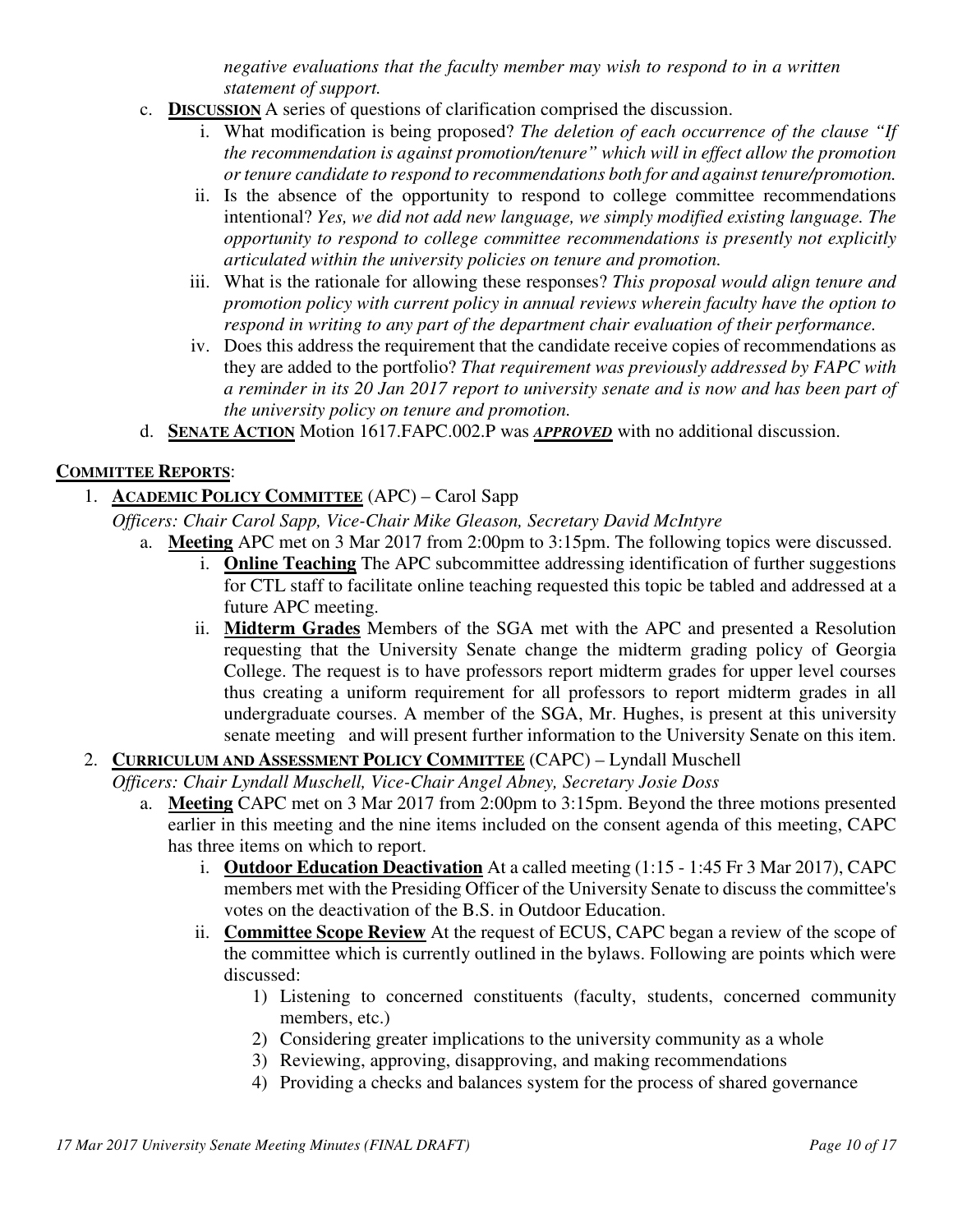- iii. **Proposed "Appeals" Procedure** CAPC briefly discussed implications of the proposed "Appeals" Procedure for Standing Committees.
- 3. **SUBCOMMITTEE ON CORE CURRICULUM** (SoCC) Mary Magoulick

*Officers: Chair Mary Magoulick, Vice-Chair Brandon Samples, Secretary Kay Anderson*

- a. **Area B Sections** SoCC approved the following proposals for new sections in Area B in the last month:
	- i. GC2Y: Arts & Literacy: Global Journeys with Afterschool by Linda Golson Bradley (Department of Professional Learning and Innovation)
	- ii. GC1Y: Documentary Studies by Scott Dillard (Department of English & Rhetoric)
	- iii. GC1Y: Monks Gone Wild: Religious Injustice Around the Globe by Matthew Milligan (Department of Philosophy & Liberal Studies)
- b. **Area B Forums** SoCC held two forums recently, one a training seminar for people interested in teaching in Area B, and one a discussion forum for how Area B is taught:
	- i. Training Seminar in Teaching an Area B class, Friday, 24 Feb 2017, 1pm, Library 376
		- 1) This will train you how to propose an Area B class.
		- 2) Completed: 15 faculty and 7 SoCC members attended.
	- ii. Discussion Forum on Teaching in Area B, Friday, 10 Mar 2017, 1pm A&S 2-46 & 2-51
		- 1) This will be an opportunity for past, current and future Area B teachers to meet and discuss teaching methods, concepts, readings, class sessions, assessment, etc.
		- 2) Completed: 10 faculty and 2 SoCC members attended

## c. **Area B Section Proposals**

- i. SoCC remains ready to receive proposals for new Area B sections through 7 Apr 2017. Please inform your faculty wishing to teach Area B sections next year of this deadline.
- ii. Please be aware that the routing process has changed slightly, so that now we must receive three signatures before we can review proposals: the Chair's signature, the Dean's signature, and the Associate Provost's signature. All information about our proposal process is on our website: https://intranet.gcsu.edu/socc
- 4. **EXECUTIVE COMMITTEE OF THE UNIVERSITY SENATE** (ECUS) Chavonda Mills

*Officers: Chair Chavonda Mills, Vice-Chair Nicole DeClouette, Secretary Craig Turner*

#### **a. From the Presiding Officer (PO)**

- i. As PO of the university senate, I met with CAPC to discuss their recommendation not to approve the deactivation of Outdoor Education. Following a rich discussion, CAPC provided several recommendations which were shared with ECUS for consideration.
- ii. As PO of the university senate, I met with Dean Sandra Gangstead and Dr. Lisa Griffin to discuss CAPC's denial of the School of Health and Human Performance's proposal to deactivate outdoor education. Both indicated that SHHP and CoHS's support of the deactivation remains, and they provided evidence in support of moving forward with the program deactivation.
- b. **Meeting** ECUS met on 3 Mar 2017 from 2:00pm to 3:15pm. The following topics were discussed.
	- i. **USGFC (University System of Georgia Faculty Council)** spring meeting will be held on 31 Mar 2017. Please contact Nicole DeClouette if you would like to add an item to the agenda.
	- ii. **Governance Calendar for 2017-18** was approved by ECUS and is presented to the full senate as an information item. You can view this calendar at the senate website https://senate.gcsu.edu This calendar is also attached as a supporting document to these minutes.
	- iii. **Foundation Account** The proposal to establish a foundation account for university senate has been approved by the President's Office and is under review by Kim Taylor at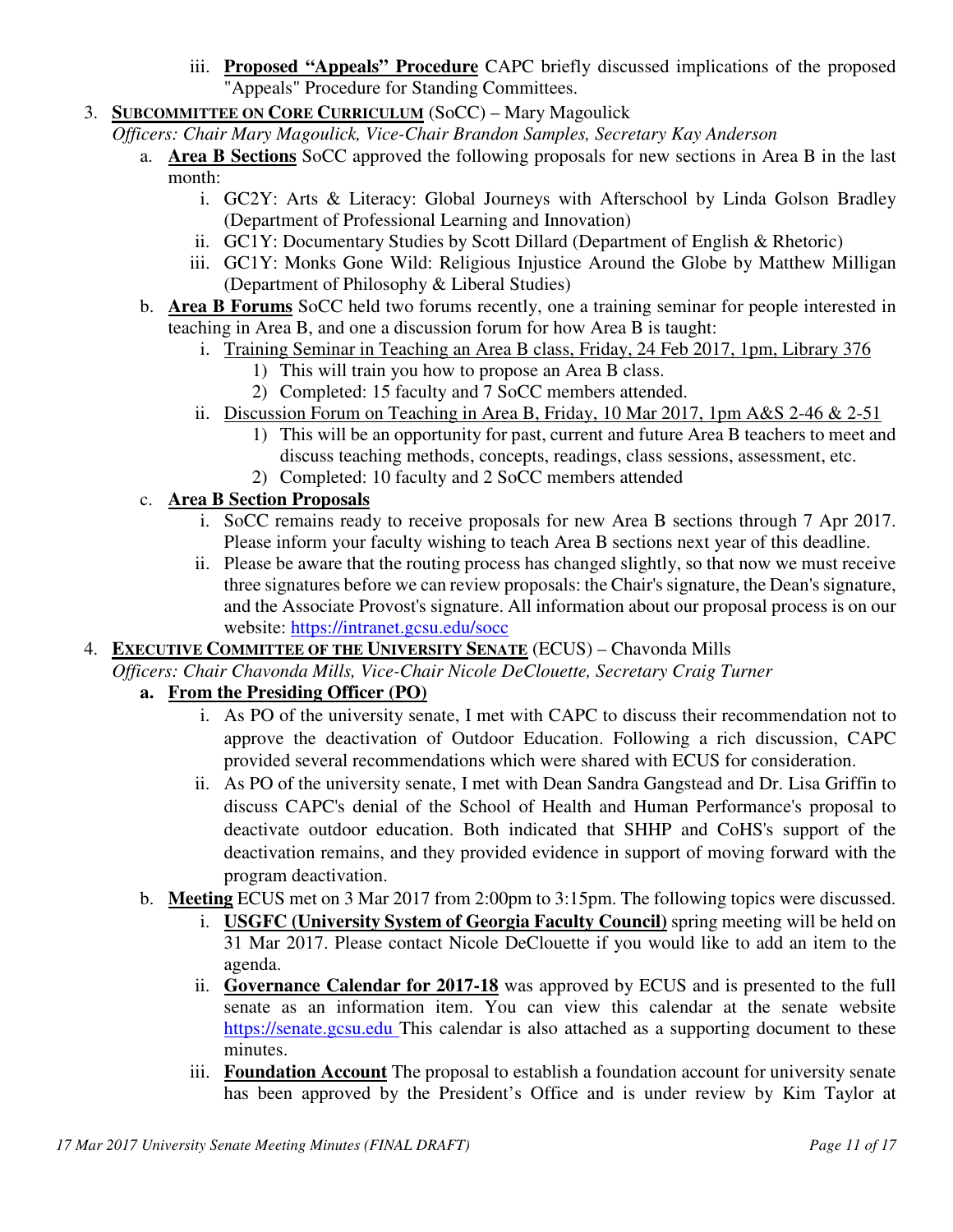University Advancement. Monica Starley, Special Assistant to the President, will serve as an authorized signer for the account along with the current US Presiding Officer.

- iv. **Review of Standing Committee Scope and Duties** will continue at 2017 senate retreat.
- v. **Certificates of Recognition** for committee members not presently serving as university senators will be delivered during the final standing committee chairs meeting on 31 Mar 2017. Outgoing senators and university senate leaders will receive their certificates at the final senate meeting on 21 Apr 2017.
- vi. **Senate Budget** has a remaining balance of \$1,454.25 of the \$5000 annual allocation.
- 5. **SUBCOMMITEE ON NOMINATIONS** (SCoN) Nicole DeClouette

*Officers: Chair Nicole DeClouette, Secretary Craig Turner, No Vice-Chair position for this committee.* a. **Meeting** Recent activity includes

- i. **2017-2018 University Senate**
	- 1) **Faculty** Elected Faculty Senator results were emailed to the Corps of Instruction on 28 Feb 2017.
		- a) College of Arts & Sciences (4 out of 4 reported)
			- (1) Angela Criscoe
			- (2) Stephanie McClure
			- (3) Min Kim
			- (4) Hedwig Fraunhofer
		- b) College of Business (2 out of 2 reported)
			- (1) Ben McMillian
			- (2) Joanna Schwartz
		- c) College of Education (2 out of 2 reported)
			- (1) Linda Bradley
			- (2) Nicole DeClouette
		- d) College of Health Sciences (3 out of 3 reported)
			- (1) Glynnis Haley
			- (2) Sarah Handwerker
			- (3) Monica Ketchie
		- e) Library and Information Technology Center (1 out of 1 reported) (1) Donna Bennett
		- f) At-large Faculty Senator (1 out of 1 reported)
			- (1) Diana Young
	- 2) **Staff** Results were received on 2 Mar 2017:
		- a) Selected Staff Senators
			- (1) Evita Shinholster (RPIPC) (2017-18 Staff Council Chair)
			- (2) Hayley Dingess (RPIPC)
			- (3) Courtney Manson (RPIPC)
			- (4) Wanda Johnson (SAPC)
		- b) Committee Seats
			- (1) Bill Doerr (RPIPC)
			- (2) Brenda Deal (SAPC)
	- 3) **Students** Partial results were sent by the newly elected SGA President Mike Muller on 13 Mar 2017
		- a) Selected Student Senators
			- (1) Student Senator: Mike Muller
			- (2) Student Senator: Altimease Lowe
		- b) Committee Seats
			- (1) SGA Appointee to SAPC: Austin Hughes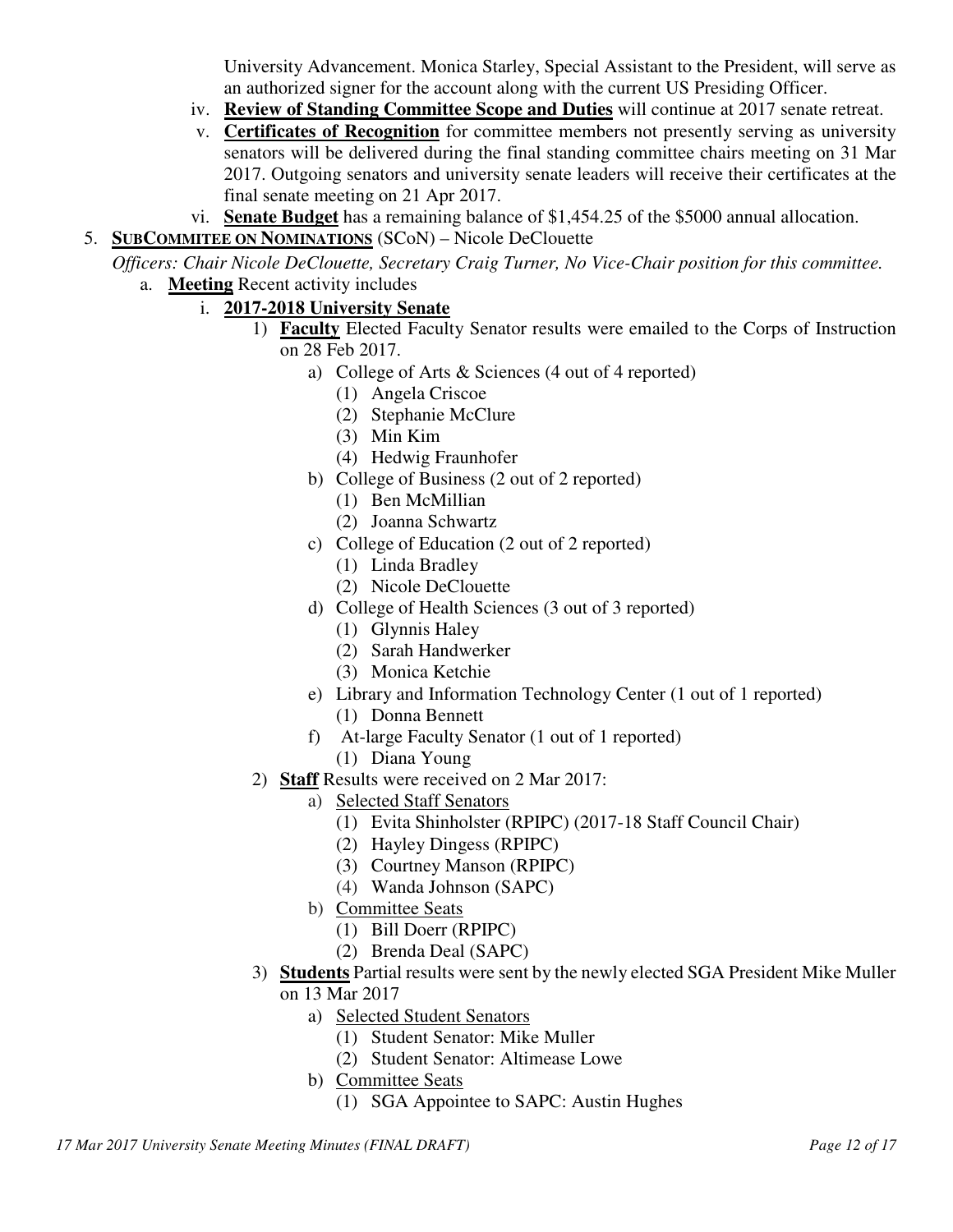- (2) SGA Appointee to RPIPC: To Be Determined
- 4) **Presidential and Chief Officer Appointees**
	- a) President Dorman and Provost Brown were emailed on 16 Mar 2017 requesting their appointees.
	- b) Bruce Harshbarger appointed Andy Lewter to continue as a Chief Student Affairs Officer Designee to SAPC.
	- c) Susan Allen appointed Leslie Pierce as Chief Business Officer Designee to RPIPC.
- ii. **Subcommittee on Nominations** is preparing the slate for the 2017-18 senate term.
	- 1) Committee Preference Surveys The Qualtrics survey was distributed to elected faculty senators on 10 Mar 2017. To date, 34 of the 37 EFS have responded. The survey closes today.
	- 2) Call for University Senate Volunteers The call for volunteers was sent electronically to the corps of instruction on 10 Mar 2017**.** To date, we have received responses from 23 volunteers. Please reach out to your colleagues and encourage them to serve in this capacity. (We have 27 volunteers serving during the 2016-17 senate term).

# iii. **USGFC Election Procedures**

- 1) Nominations opened 1 Mar 2017 and closed 15 Mar 2017
- 2) There were no nominations received by email.
- *3)* Are there any nominations or self-nominations from the floor? *There were none. Please submit any nominations, including self-nominations, by email to Nicole DeClouette, nicole.declouette@gcsu.edu*
- iv. **Governance Retreat Planning Committee** is seeking volunteers. If you are interested in serving, please email Nicole DeClouette, nicole.declouette@gcsu.edu

#### 6. **FACULTY AFFAIRS POLICY COMMITTEE** (FAPC) – Alex Blazer

*Officers: Chair Alex Blazer, Vice-Chair Tom Toney, Secretary David Johnson*

- a. **Meeting** FAPC met on 3 Mar 2017 from 2:00pm to 3:15pm. The following topics were discussed.
	- a. **Student Opinion Surveys** The student opinion survey work group reported useful aspects of student feedback and problems with the current instrument. The work group made two recommendations to the committee, which are consistent with Dr. Alby's recommendations from our February meeting: 1) use a shorter in-house survey and 2) mandating instructors to set aside ten minutes of class time in the last three weeks of the semester for their students to complete the survey. A concern was raised about the legal reliability of an in-house survey in faculty performance evaluations. The committee will discuss these recommendations at its next meeting.
	- b. **Peer Teaching Evaluation** The peer teaching evaluation work group provided a report and tentative recommendations which will be discussed further by the committee at its next meeting. The work group envisions a 2017-2018 pilot program in which two faculty from every college will train with CTL(Center for Teaching and Learning) in the fall and those individuals will evaluate new teachers within their first three years of teaching at Georgia College for formative purposes. At the end of spring, there will be an evaluation of the pilot program. At first, the peer teaching evaluation will be in the form of helping new teachers; at some point it may evolve into helping struggling professors. A question was raised about the two person evaluator teams (one from CTL and one from the department) that were discussed in previous meetings. The committee will discuss the work group's final recommendations at its next meeting.
	- c. **Promotion and Tenure Issue** The committee voted unanimously to 1) remove the conditional clauses in the tenure and promotion policies stating that faculty can only respond to a recommendation if the recommendation is against tenure and promotion and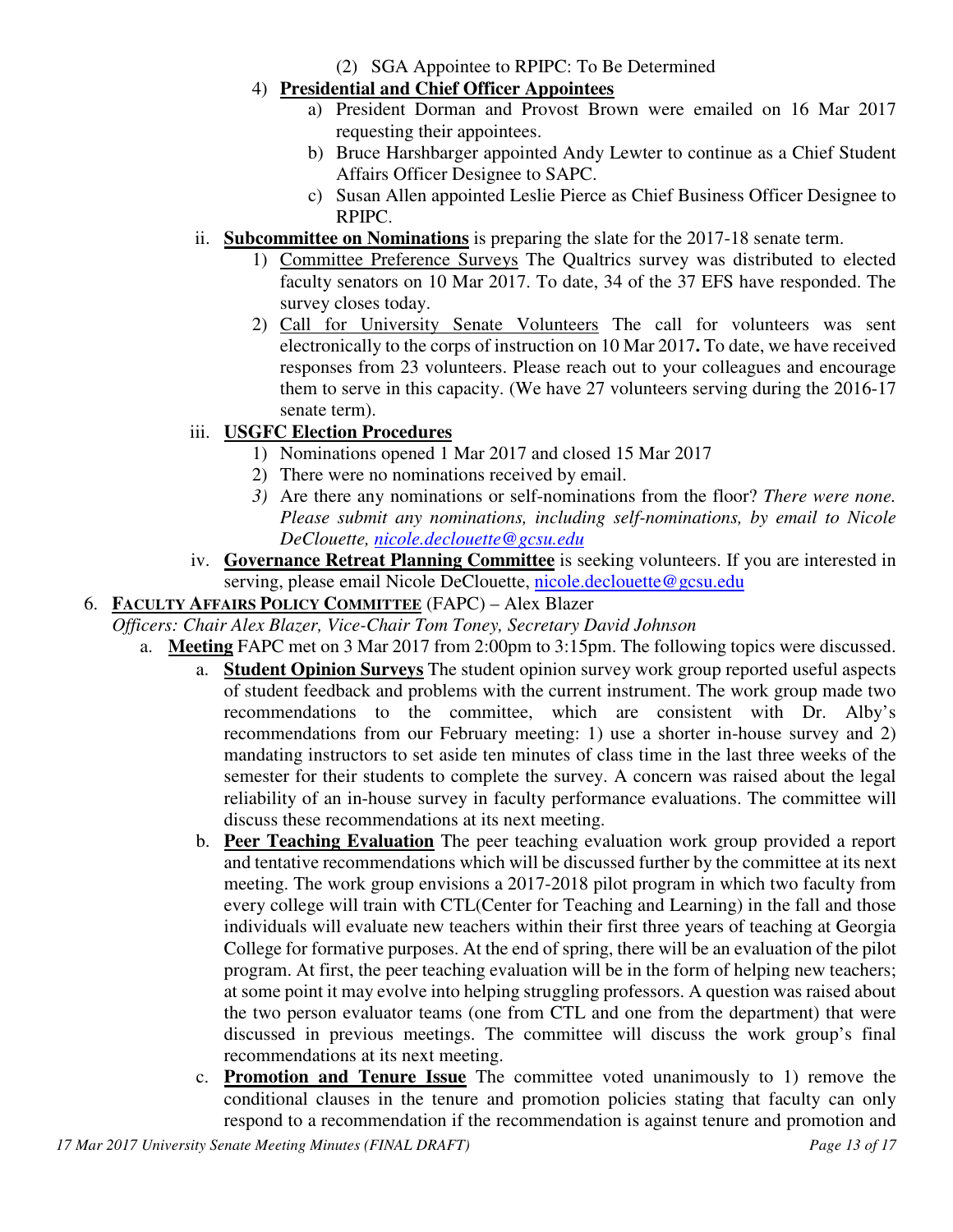2) change the policy language to faculty member *may* respond to a recommendation within 10 calendar days. This was presented earlier in this meeting as motion 1617.FAPC.002.P.

- d. **Five-Year Review of Academic Administrators** Dr. Brown, Provost, talked with the committee about the Five-Year Administrative Review process and shared that it is a long and arduous process that does not include much faculty input, perhaps because of fears of lack of anonymity. Moreover, the review committee's ability to solicit feedback is limited and its questioning might contain bias. Dr. Brown would like feedback from the committee on the use of an external reviewing company such as Talent Quest and IDEAS that provides a 360 review of administrators seeking anonymous evaluative input from faculty under their supervision, their peers (for instance, other chairs), their deans, and other colleagues with whom the administrator regularly works. This would make the Five-Year Review easier for Academic Affairs to manage, and the evaluations would be more effective, useful, and comprehensive. She would also like to work with the committee to streamline the process from a year long timetable to a spring evaluation time frame. The committee will discuss Dr. Brown's proposal at its next meeting.
- e. **Scope** The committee will consider the FAPC Scope in the bylaws during its next meeting.
- 7. **RESOURCES, PLANNING AND INSTITUTIONAL POLICY COMMITTEE** (RPIPC) Jan Hoffmann Clark *Officers: Chair Jan Hoffmann Clark, Vice-Chair Susan C. Allen, Secretary Emily Gomez*  While there was no oral report at the meeting, this is the report submitted in writing following the meeting.
	- **a. Apology** Jan Clark apologized for failing to be in attendance at the 17 Feb 2017 university senate meeting, noting that her focus on another commitment caused her to forget completely about the university senate meeting. Thus her report will include updates from both the 3 Feb 2017 and 3 Mar 2017 RPIPC meetings.
	- b. **Meeting** RPIPC met on 3 Mar 2017 from 2:00pm to 3:15pm. The following topics were discussed.
		- i. **From our 3 Feb 2017 RPIPC meeting**
			- 1) An information item: Patrice Terrell from Human Resources (HR) shared with us that in 2015, the Board of Regents reviewed the Shared Sick Leave Pool Policy, but didn't provide updated information. GC Human Resources looked at the policy and saw that it was out of date. Updates to Shared Sick Leave Pool Policies:
				- a) Employees can no longer wipe out the balance of their sick days at retirement and donate it to the Sick Leave Pool.
				- b) A maximum of 80 hours per year can be donated by an employee.
				- c) Employees do not have to donate every year or enroll every year.
				- d) New enrollees have to donate a minimum of 40 hours. To be eligible, you must have 40 hours at enrollment and 8 hours to donate.
				- e) Those who donate are still eligible for the pool even if donated only once.
				- f) Anyone who has enrolled since 2015 is eligible.
				- g) HR will send email reminders about the Sick Leave Pool.
				- h) If you donated in 2015, you would be eligible.
				- i) If our pool hours run out, we would do a special enrollment period

#### ii. **From our 3 Mar 2017 RPIPC meeting**

- 1) Developed policy motion to reiterate the 2006 parking task force guideline for parking allocation priority for faculty and staff in the heart of campus. The committee voted to send forward a motion but we are taking a look at definitions of faculty and staff one more time before we bring the motion to the senate which we anticipate to do at the 21 Apr 2017 University Senate meeting.
- 2) We are following up on a committee member concern regarding maximizing our safety in the event of an active campus shooter. Research indicates that if you can lock your classroom or office door from the inside of the room (and if the door isn't glass)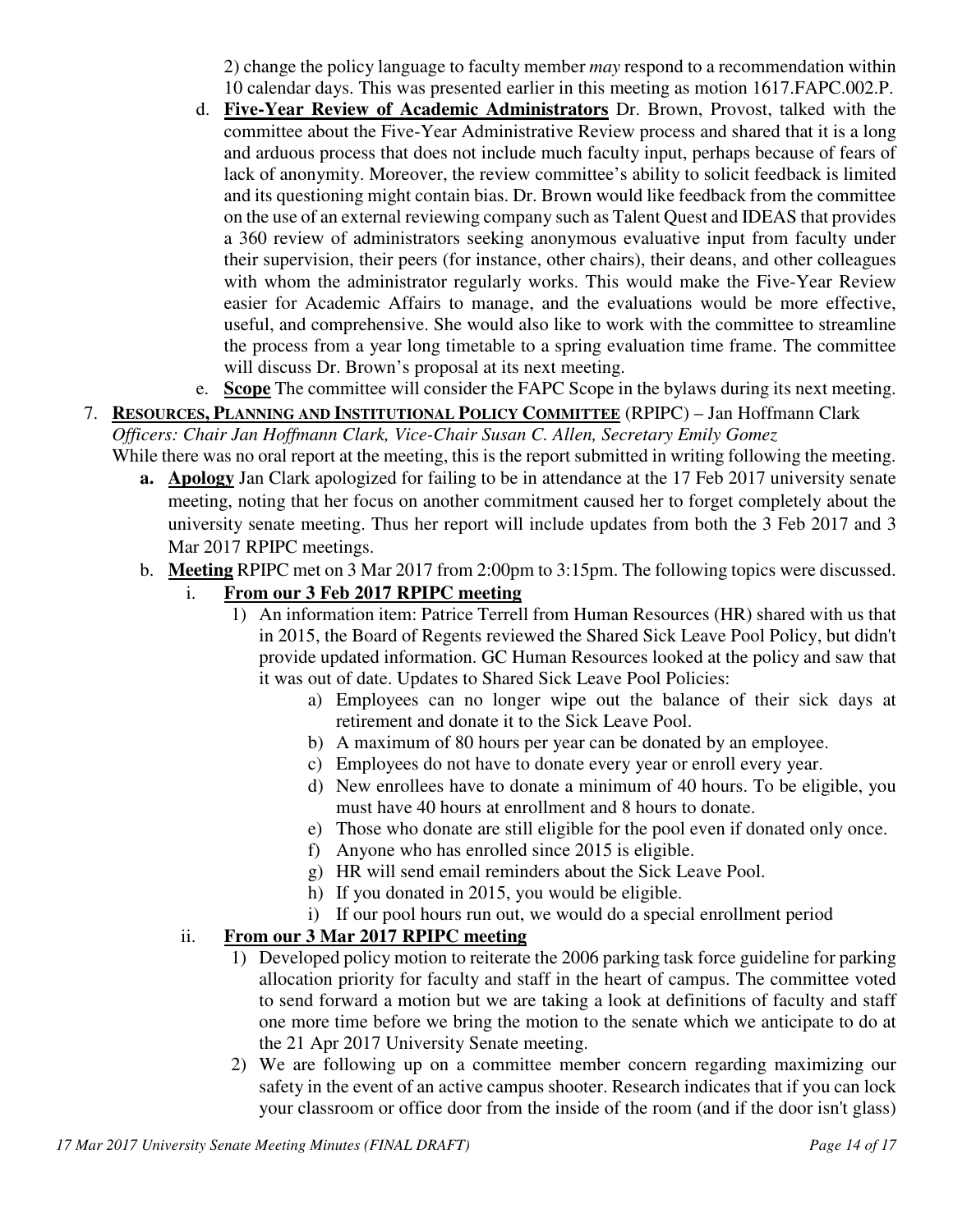the deterrence factor is 100% effective historically, so perhaps we could take a campus inventory of which classrooms and offices have that capacity or not, with the goal of at least making sure that as we refurbish buildings we include that feature. We are consulting with Plant operations and our Emergency services director Anna Lumpkin.

- c. **Invitation for Parking Concerns** Jan Hoffmann Clark requested that parking concerns from any member of the university community be emailed to her at jan.clark@gcsu.edu to inform ongoing RPIPC deliberation on parking. Parking concerns may also be sent directly to Senior Manager of Parking and Transportation Services (John Bowen at john.bowen@gcsu.edu) or directly to the faculty members (Alex Blazer at alex.blazer@gcsu.edu and Tom Toney at tom.toney@gcsu.edu) serving on the Parking and Transportation Advisory Committee (PTAC). University Senators were asked to extend this invitation to their constituencies.
- d. **Next Meeting** of the committee is scheduled for 31 Mar 2017 at 2:00pm in A&S 2-51.
- 8. **STUDENT AFFAIRS POLICY COMMITTEE** (SAPC) Heidi Fowler

*Officers: Chair Heidi Fowler, Vice-Chair Ben McMillan, Secretary Simplice Tchamna-Kouna*

- a. **Meeting** SAPC was scheduled to meet on 3 Mar 2017 from 2:00pm to 3:15pm.
	- i. **No Meeting** SAPC did not have a quorum present for this meeting, therefore we did not meet in an official capacity and thus have nothing to report.
- 9. **STUDENT GOVERNMENT ASSOCIATION** (SGA) Altimease Lowe for Laura Ahrens
	- *Officers: President Laura Ahrens, Vice President Terrell Davis, Secretary Gabrielle Aladesuyi, Treasurer Charlie Faber*
		- a. **Diversity and Inclusion** We are currently working on a documentary that will share experiences of underrepresented students, faculty, and staff at Georgia College and in the Milledgeville community. Members of SGA will also attend the upcoming Office of Institutional Equity and Diversity Listening Sessions.
		- b. **Campus Health and Wellness** Members of SGA have worked closely with Health Services and the Wellness Center to implement activities to encourage healthy living.
		- c. **Academics** Academic Affairs, an SGA senate committee, has passed a resolution in the SGA senate to propose the expansion of the midterm feedback requirement to upper level courses, and Committee Chairman, Austin Hughes, will present this proposal to this senate body.
		- d. **Rounding Out the Year** As we finish up the year, we are preparing for our end of the year banquet in April. SGA members are working to prepare transition reports and suggestions for the next SGA body. Members of the SGA have been busy over the past month working on various Homecoming planning committees and activities to ensure that all of the events are a safe success for students.

#### **ANNOUNCEMENTS/ INFORMATION ITEMS**:

1. **ONEUSG CONNECT** – Carol Ward

#### a. **Supplements**

- i. This report followed some PowerPoint slides These slides are attached to these minutes as a supporting document to this report.
- ii. The presentation began with a general overview of the OneUSG initiative indicating it is a transition from ADP to Peoplesoft (9.2). A handout was distributed to all present summarizing OneUSG connect. This two-page document is attached as a supporting document to these minutes.
- b. **Project Team** The presentation began with a general overview of the OneUSG initiative and identification of the Georgia College project team:
	- i. Dennis Brown Project Manager and Technical Lead (in partnership with Information Technology)
	- ii. Leslie Pierce Human Resources Functional Lead
	- iii. Allison Wilkinson and Josefina Endere Financials/Budget Functional Leads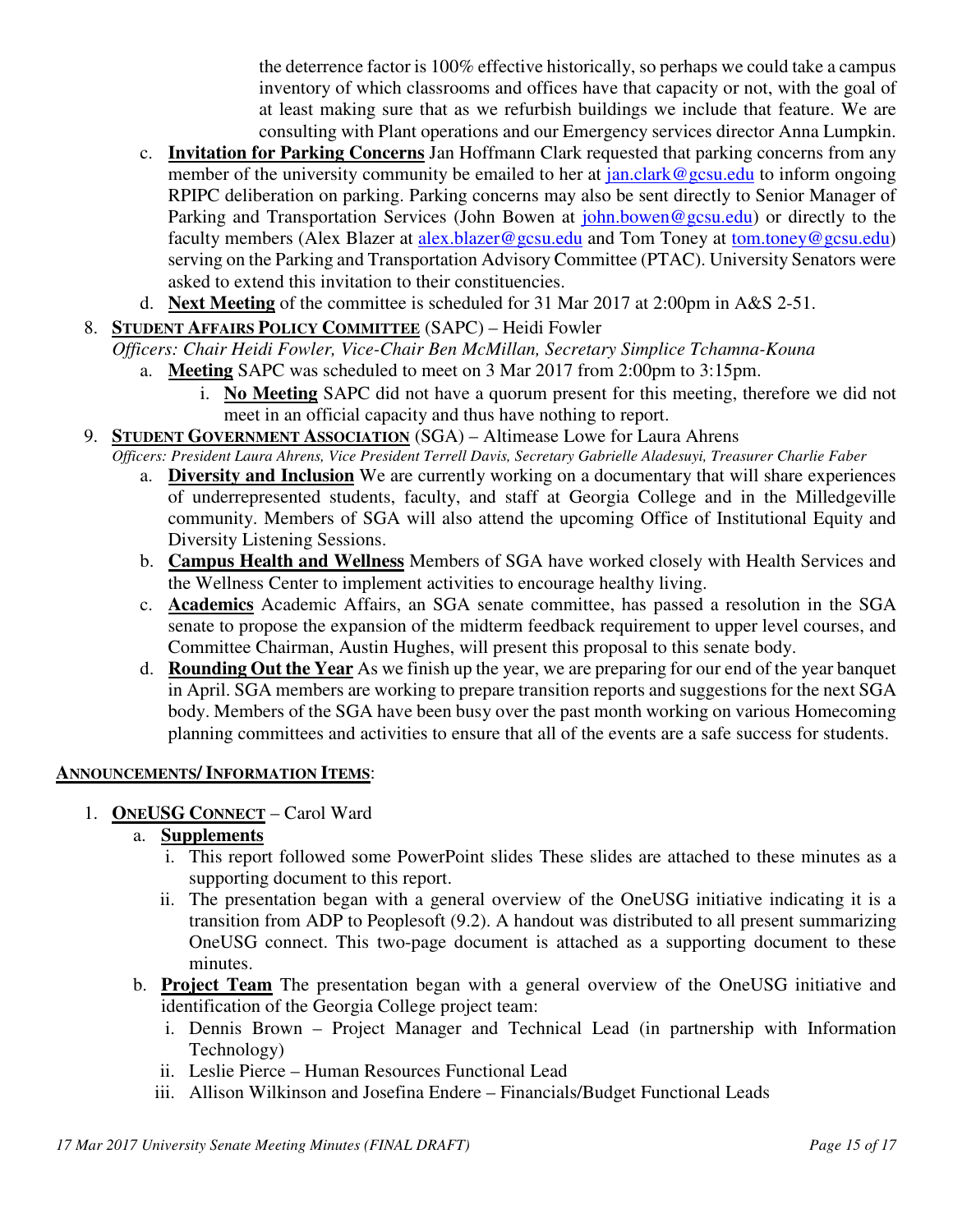- iv. Carol Ward Change Management Lead for Communications (in partnership with Victoria Fowler, University Communications) and Training
- c. **Key Points** Phases of the Project and the "go-live" date were identified, along with a brief description of each phase. The presentation also included an overview of the communication strategy and the next steps in the project. Key points:
	- i. Communications: Communications will be delivered through various mediums: direct email, frontpage, OneUSG Connect Website, group meetings
		- 1) A OneUSG Benefits Connect email was submitted to the Supervisor List which identified a change in the benefits administration for USG health and group benefit plans effective 26 June 2017.
		- 2) The Georgia College OneUSG Connect Website is scheduled to launch tentatively next week and will include project updates, a campus-level project timeline, resources related to training, and communication.
	- ii. Training: The USG Project Team will be responsible for delivering training to practitioners (HR Payroll, Budget representatives) and will also train the Trainers - subject matter experts (SME). The Georgia College Project Team will be responsible for training Faculty, Staff and Students on the Manager Self-Service and the Employee Self-Service modules. Training will be delivered via Job Aids and Videos and scheduled computer lab sessions.
		- 1) The training plan will include training opportunities for 10-month Faculty who will be out for the summer when the campus goes live on the new system.
- d. **Change Network** A request was made for recommendations for the development of a Change Network to consist of Change Champions and Support Champions. The roles include:
	- i. Change Champion Advocate and promote the change from within
	- ii. Support Champion Functional Teams and "Super Users"
	- iii. Champions can assist with:
		- 1) Identifying issues internally and make Change Lead aware
		- 2) Gathering internal Feedback
		- 3) Identifying change resistors and help manage any resistance.
- e. **Questions** During the question and answer period, the following questions were asked:
	- Q: *WILL WE HAVE ACCESS TO ALL PAYSTUBS THAT ARE PRESENTLY ARCHIVED IN ADP?*
	- A: *Access to historical paystubs will be available; however, this access will not be available in the new system which will be keeping records going forward. Historical access to paystubs will be made available through another system yet to be identified. Once we learn more, then the information will be shared.*
	- Q: *WILL THE 12-MONTH PAY OPTION FOR 10-MONTH FACULTY BE AVAILABLE WHEN WE GO LIVE?*
	- A: *The option will not be available when we go live on 1 July 2017; however, there is ongoing discussion at the University System Office level on this matter. Once we learn more, then the information will be shared.*
	- Q: *WILL TRAINING BE MADE AVAILABLE FOR 10-MONTH FACULTY WHO WILL WORK DURING THE SUMMER MONTHS?*
	- A: *Yes. Training will be made available to everyone who will be impacted by the new system. Training is scheduled to roll out prior to the go-live date.*
	- Q: *WHAT IS THE ONEUSG GO-LIVE DATE?*
	- A: *The official go-live date is 1 July 2017. Note, however, for bi-weekly employees, the first pay period for which a biweekly employee will be paid in July (under the new OneUSG system) begins on 18 June 2017.*
- 2. **MIDTERM GRADING POLICY** SGA Senator Austin Hughes
	- a. The Student Government Association is proposing a change in midterm grade policy to extend the requirement of filing a Satisfactory/Unsatisfactory informational grade from courses satisfying